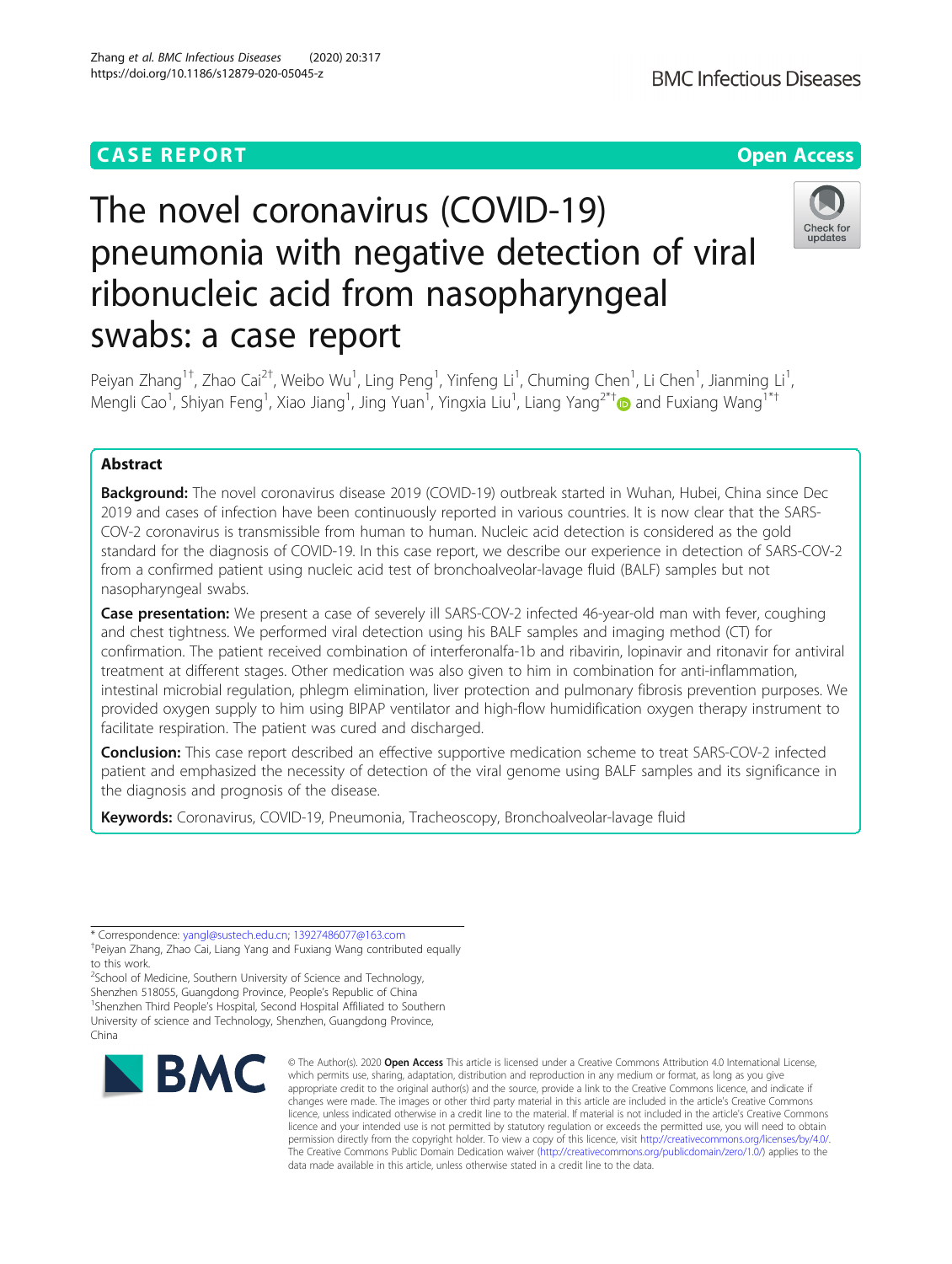#### Background

The outbreak of the novel coronavirus disease COVID-19 caused by severe acute respiratory syndrome coronavirus 2 (SARS-COV-2) started in Wuhan, Hubei, China from December 2019, and has been spread out to the world [[1,](#page-6-0) [2](#page-6-0)]. As of April 10, 2020, there are 83,323 confirmed cases in China among which 3346 died, while more than 1,527,482 confirmed cases in the world among which 92,532 died [[3\]](#page-6-0). It is speculated that the natural hosts of SARS-COV-2 are possibly wild animals such as bats and pangolins  $[4, 5]$  $[4, 5]$  $[4, 5]$  $[4, 5]$ . However, this is still under discussion. The virus could spread from human to human through aerosol, facal-oral route and eye secretions [[6](#page-6-0)–[9\]](#page-6-0). Further understanding on its epidemiology, transmission mechanism and spectrum of symptoms is under continuous investigation. This case report describes the symptoms, diagnosis and treatments of one unconventional COVID-19 pneumonia case in our hospital during early period of the outbreak when having very little understanding on the virus and the infection.

#### Case presentation

On 23 January 2020, a 46-year-old man was transferred to our hospital with 11-days history of fever of 38 °C and coughing. The patient permanently resides in Yili Development Zone, Xinjiang, China. He started low fever with dry cough, muscle ache and fatigue without known causes in Yili on 12 January. The patient disclosed that he had been in close contact with a person from Wuhan in Yili on 10 January and had a travel history with flights to Shanghai on 16 January 2020, from Shanghai to Ningbo on 17 January 2020, and from Ningbo to Shenzhen on January 19, 2020, without traveling or living history to Wuhan. On 18 January, there was onset of symptoms including chest tightness without chest pain and hemoptysis. Unknown medication was taken by the patient without symptomatic improvement. He was considered as a pneumonia patient and admitted to the University of Hong Kong-Shenzhen Hospital on 19 January. Results of blood gas analysis showed a pH of 7.445, carbon dioxide partial pressure of 4.72 KPa and oxygen partial pressure of 7.82 KPa. He was tested negative for influenza A/B virus and respiratory syncytial virus (RSV), Mycoplasma pneumoniae, Cryptococcus haemolyticus antigen, Aspergillus antigen, Epstein-Barr virus capsid antigen IgM, Epstein-Barr virus DNA, Cytomegalovirus DNA and antigen IgM. He was isolated in a single ward and received oxygen support and levofloxacin treatment. On 22 January, the patient was still having fever of 38.5 °C with chest tightness and shortness of breath. BALF was tested negative for Aspergillus, Legionella, Pneumocystis carinii, acid-fast Bacilli, Mycobacterium tuberculosis. He was diagnosed with severe bilateral community-acquired pneumonia (not excluding the

possibility of COVID-19 pneumonia) and hypoxemia. Levofloxacin treatment was thus stopped and changed to combined anti-infection treatment of amoxicillin and clavulanate potassium and doxycycline. He was transferred to the Third People's hospital of Shenzhen for further treatment on 23 January. The patient has no history of other diseases, surgical trauma, food and drug allergy. There was no headache, dizziness, vomiting, abdominal pain, diarrhea, frequent urination, urgent urination, or urination pain claimed by the patient.

The results of physical examination on 23 January showed a body temperature of 36.1 °C, pulse of 94 times/min, respiratory rate of 26 breaths/min and blood pressure of 127/87 mmHg. Clinical laboratory test results revealed negative results for mycoplasma, chlamydia, cytomegalovirus-IgM, influenza A/B virus and RSV. Throughout the whole period of hospitalization, the patient was isolated in a single ward and given 60 μg of interferonalf-a1b (Beijing Tri-Prime Gene Pharmaceutical Co., Ltd., China; Shenzhen Kexing Biopharm, China) inhalation for antiviral purpose, 0.4 g of Bio-Three tablets (Huizhou Jiuhui Pharmaceutical Co., Ltd., China; Toa Pharmaceutical Co.,Ltd.Tatebayashi Plant, Japan) and 420 mg Bifid-triple viable capsule (Inner Mongolia Shuangqi Pharmaceutical Co., Ltd., China) three times a day for regulation of intestinal microbiome, and 30 mg mucosolvan (Boehringer Ingelheim Espana,S,A.) intravenous injection twice per day for phlegm elimination. A 3-day course of 0.5 g ribavirin (Jiangsu Lianshui Pharmaceutical Co., Ltd., China) intravenous injection starting from 23 January was also given to the patient in combination with Interferonalfa-1b twice a day for 3 days for antiviral treatment of RNA virus. (Fig. [2](#page-5-0)).

On 24 January, the patient was reported to have shortness of breath with respiratory rate of 38 times/min and heart rate of 90 times/min. Blood gas analysis revealed a pH value of 7.428, carbon dioxide partial pressure of 43.0 mmHg, oxygen partial pressure of 64.4 mmHg, actual bicarbonate level of 28.4 mmol/L, oxygen saturation of 92% and fractional concentration of inspired oxygen  $(FiO<sub>2</sub>)$  of 41.0%. (Table [1\)](#page-2-0) Supplemental oxygen was applied to the patient with non-invasive BIPAP ventilator using IPAP 14cm $H_2O$  and EPAP 7cm $H_2O$  with oxygen concentration of 45%. His respiratory rate was 16 times/ min after receiving oxygen supplement. Shortness of breath was gradually relieved and patient's oxygen saturation values of peripheral blood reached 99 to 100%. Routine blood test revealed a white blood cell count of  $5.61 \times 10^9$ /L with 80.40% neutrophil and 14.80% lymphocyte, hemoglobin concentration of 158 g/L, platelet count of  $207 \times 10^9$  $207 \times 10^9$  $207 \times 10^9$ /L (Table 1) and erythrocyte sedimentation rate (ESR) of 71 mm/h. Biochemical test results showed an elevated D-Dimer (diffuse intravascular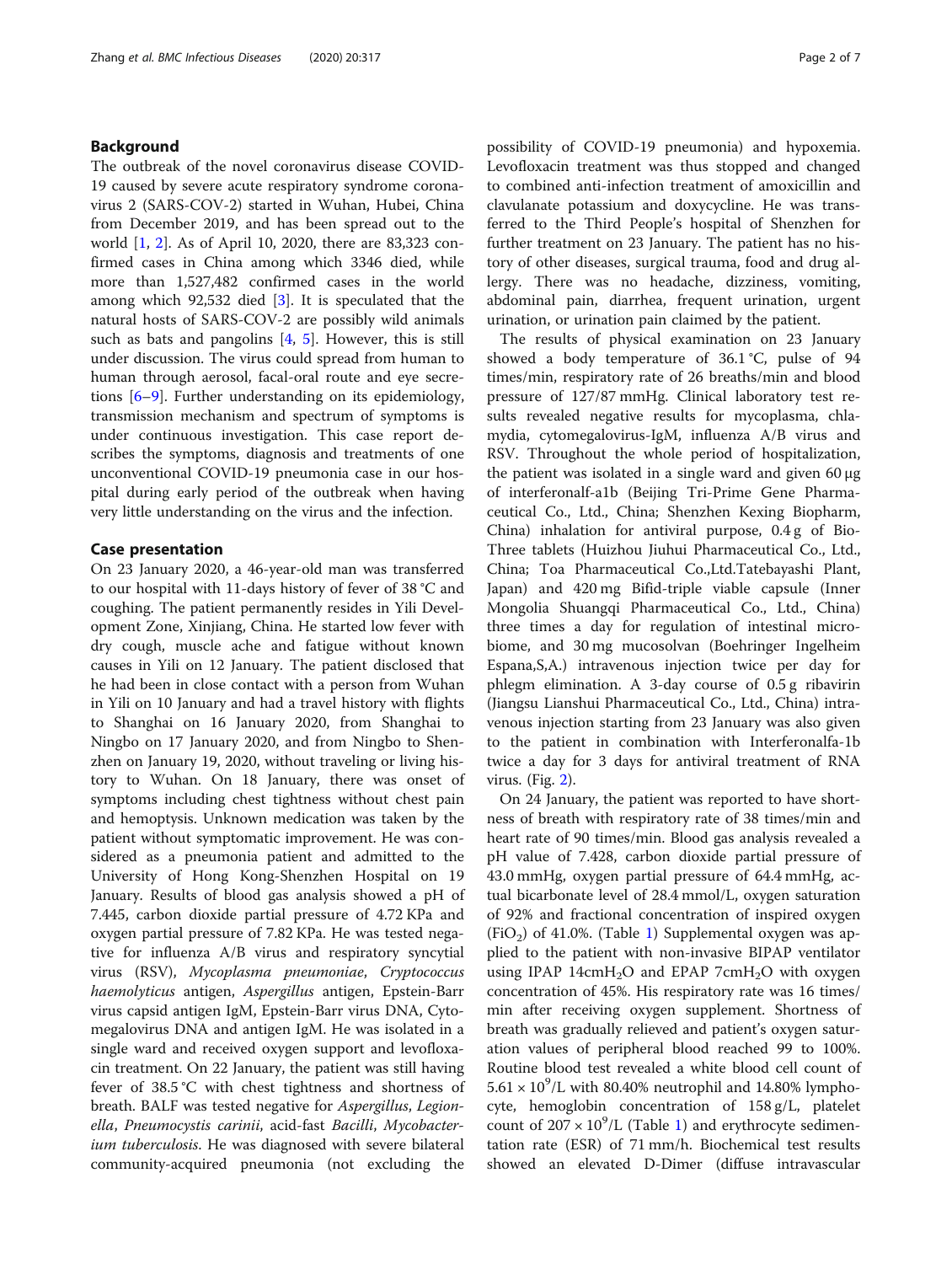| ֦<br>l<br>֡֡֡֡֡֡֡<br>١<br>j<br>$\overline{a}$<br>Ĵ<br>٢<br>ī<br>١<br>į<br>l<br>١<br>$\overline{ }$<br>l<br>I<br>j<br>١<br>Š<br>j<br>l<br>$\overline{\phantom{a}}$<br>j<br>$\frac{1}{2}$<br>ı<br>١<br>i<br>İ<br>j<br>١<br>I<br>j<br>I<br>j<br>Ì<br>J | I<br>ć<br>ć<br>ć<br>ł<br>i |
|-----------------------------------------------------------------------------------------------------------------------------------------------------------------------------------------------------------------------------------------------------|----------------------------|
| $\mathbf{I}$                                                                                                                                                                                                                                        |                            |

<span id="page-2-0"></span>

|                     | Table 1 Laboratory test results. Elevated level is indicated by bold and decreased level is indicated by underline |                 |                |               |                 |               |                 |                          |             |                             |               |                             |                  |                 |
|---------------------|--------------------------------------------------------------------------------------------------------------------|-----------------|----------------|---------------|-----------------|---------------|-----------------|--------------------------|-------------|-----------------------------|---------------|-----------------------------|------------------|-----------------|
| Tests               |                                                                                                                    | Normal<br>range | $24 - Jan$     | Jan<br>$25 -$ | $26 - Jan$      | Jan<br>$27 -$ | Jan<br>$28 -$   | $\overline{a}$<br>$29 -$ | $rac{1}{3}$ | Jan<br>$\frac{1}{\sqrt{2}}$ | $\frac{1}{2}$ | $\frac{1}{2}$ $\frac{1}{2}$ | 7-Feb            | $12-Feb$        |
| Routine Blood Tests | white blood cell count (10 <sup>9</sup> /L)                                                                        | $3.5 - 9.5$     | 5.61           | 4.59          |                 | 9.89          | 9.48            | 7.41                     |             | 7.02                        |               |                             | 5.12             | 3.63            |
|                     | Neutrophil ratio (%)                                                                                               | $40 - 75$       | 80.4           | 73.1          |                 | 87.4          | 88.3            | $\overline{5}$           |             | 78.2                        |               |                             | 75.7             | 54.2            |
|                     | Lymphocyte ratio (%)                                                                                               | $20 - 50$       | 14.8           | 18.7          |                 | 7.9           | $\overline{71}$ | $\frac{3}{1}$            |             | 13.4                        |               |                             | 13.5             | 32.8            |
|                     | Eosinophil ratio (%)                                                                                               | $0.4 - 8$       | $\overline{0}$ | 0.2           |                 | $\circ$       | $\circ$         |                          |             | $0.\overline{3}$            |               |                             |                  | 2.5             |
|                     | T cell ratio (%)                                                                                                   | $65 - 79$       |                |               |                 |               |                 | 49.1                     |             |                             |               |                             |                  | $8^{\circ}$     |
|                     | T cell absolute count (/µ)                                                                                         |                 |                |               |                 |               |                 | 337                      |             |                             |               |                             |                  | 920             |
|                     | Th-cell absoluet count(/µl)                                                                                        |                 |                |               |                 | $\mathbb{I}$  |                 | 223                      |             |                             |               |                             |                  | 534             |
|                     | Ts-cell absolute count(/µl)                                                                                        |                 |                |               |                 |               |                 | $\frac{1}{10}$           |             |                             |               |                             |                  | 379             |
|                     | Th/Ts ratio                                                                                                        | $0.9 - 3.6$     |                |               |                 |               |                 | 2.03                     |             |                             |               |                             |                  | 141             |
|                     | Red blood cell<br>$(10^{12}/L)$                                                                                    | $4.3 - 5.8$     | 5.05           | 4.94          |                 | 4.8           | 4.53            | 4.86                     |             | 4.86                        |               |                             | 4.53             | 4.14            |
|                     | Hemoglobin (g/L)                                                                                                   | 130-175         | 158            | 155           |                 | 151           | 141             | 151                      |             | 157                         |               |                             | $\overline{142}$ | 129             |
|                     | Platelet (10 <sup>9</sup> /L)                                                                                      | 125-350         | 207            | 257           |                 | 324           | 283             | 329                      |             | 286                         |               |                             | 179              | 127             |
| Biochemical tests   | Albumin (ALB) (g/L)                                                                                                | $35 - 50$       | 39.7           |               | 39.5            |               |                 | 40.3                     |             | 38.9                        | 37.9          |                             | 41.7             | 40.7            |
|                     | Total Bilirubin (TB) (µmol/L)                                                                                      | $1.7 - 21$      | $\overline{0}$ |               | 17.2            |               |                 | 13.7                     |             | 19.1                        | $\frac{1}{4}$ |                             | 82               | 21.9            |
|                     | Direct Bilirubin (DB) (µmol/L)                                                                                     | $0.3 - 6.8$     | $\circ$        |               | 7.8             |               |                 | 62                       |             | $\ddot{\rm o}$              | 53            |                             | 3.2              | 10.6            |
|                     | Alanine aminotransferase (ALT) (U/L)                                                                               | $21 - 72$       | 65.2           |               | 51              |               |                 | 173                      |             | 265                         | 242           |                             | 134              | $\frac{4}{5}$   |
|                     | (AST) (U/L)<br>Aspartate aminotransferase                                                                          | $17 - 59$       | 59             |               | $\overline{30}$ |               |                 | 3                        |             | $\mathbf{2}$                | 53            |                             |                  | 27              |
|                     | $\cup$<br>Alkaline phosphatase (ALP)                                                                               | $45 - 125$      | 231            |               | 172             |               |                 | 123                      |             | 95                          | 50            |                             | 86               |                 |
|                     | $(GST)$ $(U/L)$<br>y-glutamyl transpeptadase                                                                       | $6+0$           | 508            |               | 473             |               |                 | 371                      |             | 277                         | 230           |                             | 135              | İQ1             |
|                     | Lactate dehydrogenase (LDH) (U/L)                                                                                  | $313 - 618$     | 770            |               |                 |               |                 | 257                      |             | 206                         | 201           |                             | 195              | $\overline{15}$ |
|                     | Blood urea nitrogen (BUN) (mmol/L)                                                                                 | $3.2 - 7.1$     | 4.34           |               | 5.38            |               |                 | 5.17                     |             | 4.29                        |               |                             | $\overline{C}$   | 1.66            |
|                     | creatinine (Cr) (µmol/L)                                                                                           | 57-97           | 61.8           |               | 55              |               |                 | $\overline{6}$           |             | 89                          |               |                             | $8^{\circ}$      | 57              |
|                     | cystatin c (Cys-C) (mg/L)                                                                                          | $0 - 1.21$      |                |               | $\overline{0}$  |               |                 | 1.17                     |             | 0.91                        |               |                             | 0.65             | 0.5             |
|                     | B2 microglobulin (B2-M) (mg/L)                                                                                     | $1.0 - 3.0$     |                |               | 1.46            |               |                 | 0.73                     |             | 1.52                        |               |                             | 2.27             | 2.02            |
|                     | Procalcitonin (PCT) (ng/mL)                                                                                        | $< 0.1$         | 0.053          | 0.05          | 0.047           | 0.039         | 0.021           | 0.044                    |             | 0.068                       |               |                             | 0.103            | 0.034           |
|                     | C-reactive protein (CRP) (mg/L)                                                                                    | $\frac{10}{10}$ | 177            | 48.73         | 19.37           | 9.23          | 4.94            | 3.11                     |             | 7.43                        |               |                             | 11.24            | 3.93            |
|                     | Creatine kinase (CK) (U/L)                                                                                         | 55-170          |                |               | 67              |               |                 |                          |             |                             |               |                             |                  |                 |
|                     | Creatine kinase-MB (CK-MB) (ng/mL)                                                                                 | $0 - 2.37$      | < 0.22         |               | 0.76            |               |                 |                          |             |                             |               |                             |                  | 0.84            |
|                     | Myoglobin (MYO) (ng/mL)                                                                                            | $0 - 110$       | 78.3           |               | 103.63          |               |                 |                          |             |                             |               |                             |                  | 25.36           |
|                     | Cardiac Troponin I (CTnI) (ng/mL)                                                                                  | $<0.04$         | 0.012          |               | 0.006           |               |                 |                          |             |                             |               |                             |                  | 0.006           |
|                     | type B natriuretic peptide (BNP) (pmol/L)                                                                          | $0 - 23.1$      | 34.1           |               |                 |               |                 |                          |             |                             |               |                             |                  |                 |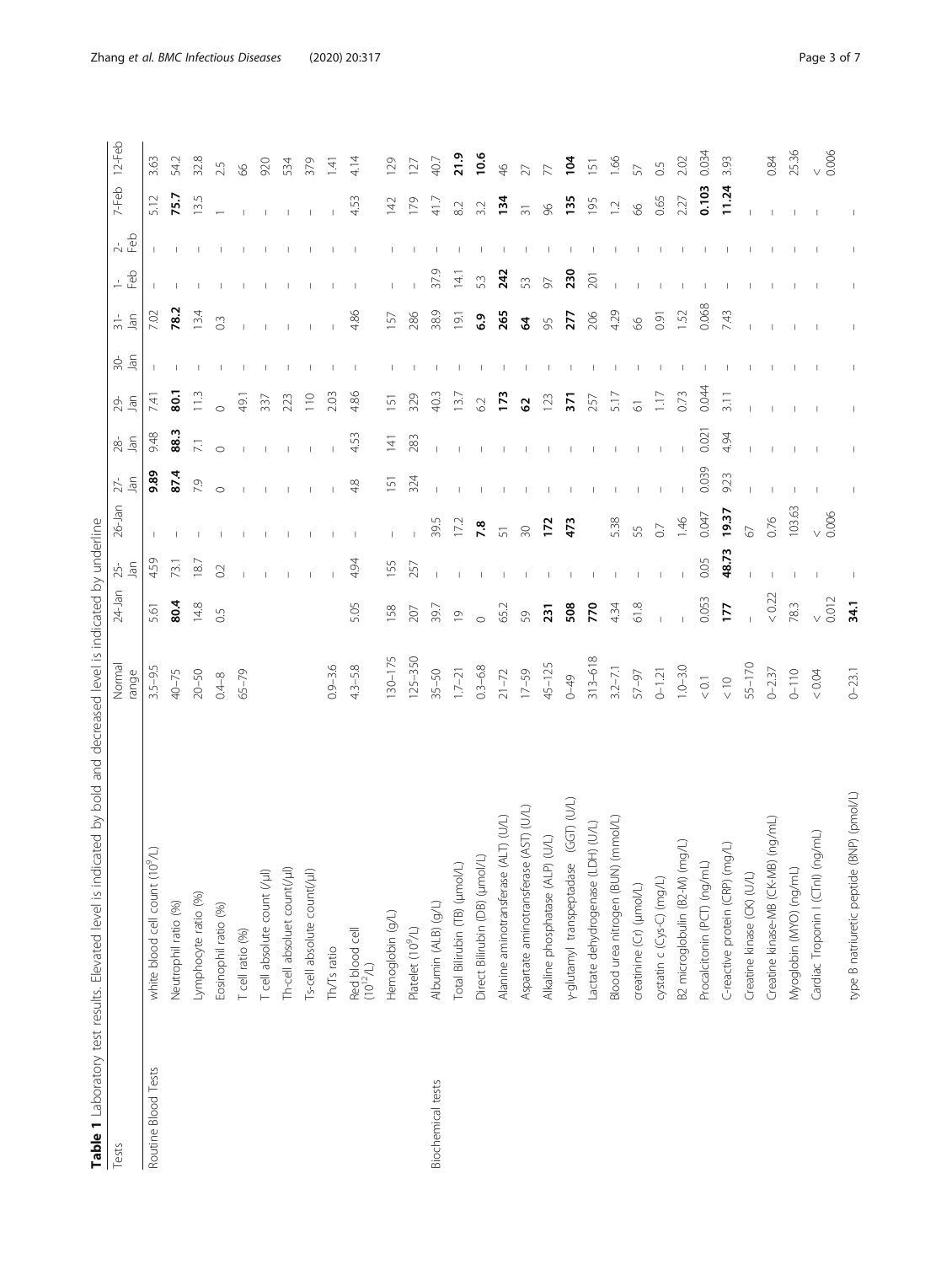|                            | Table 1 Laboratory test results. Elevated level is indicated by bold and decreased level is indicated by underline (Continued) |                 |                |                                       |               |                  |               |                                       |                |                |                |                          |                 |               |
|----------------------------|--------------------------------------------------------------------------------------------------------------------------------|-----------------|----------------|---------------------------------------|---------------|------------------|---------------|---------------------------------------|----------------|----------------|----------------|--------------------------|-----------------|---------------|
| Tests                      |                                                                                                                                | Normal<br>range | $24$ -Jan      | $25 -$<br>Jan                         | $26$ -Jan     | $27 -$<br>Jan    | Jan<br>28-    | Jan<br>29-                            | $30-$<br>Jan   | Jan            | de<br>F        | e9<br>⊢                  | 7-Feb           | $12-Feb$      |
|                            | Interleukin-6 (IL6) (pg/mL)                                                                                                    | $\sqrt{-7}$     | 16.19          |                                       |               |                  |               |                                       |                |                |                |                          |                 | $\frac{5}{5}$ |
| Blood gas assay            | 곱                                                                                                                              | 7.35-7.45       | 7.428          | 7.448                                 | 7.452         | 7.447            | 7.445         | 7.457                                 | 7.432          | 7.454          | 7.429          | 7414                     | 7395            | 7392          |
|                            | PCO2 (mmHg)                                                                                                                    | $35 - 45$       | $\frac{3}{4}$  | 39.1                                  | 39.1          | 39.2             | 39.7          | 39                                    | 41.8           | 388            | 41.5           | 43.3                     | 45.6            | 45.6          |
|                            | PO <sub>2</sub> (mmHg)                                                                                                         | 75-110          | 64.4           | 137                                   | 137           | $\overline{101}$ | 113           | 74.2                                  | 713            | 87.1           | 75.7           | 83.8                     | 92.5            | 104           |
|                            | Actual sodium bicarbonate (mmol/L)                                                                                             | $21.4 - 27.3$   | 28.4           | 27                                    | 27.2          | 27               | 273           | 27.5                                  | 27.9           | 27.2           | 27.5           | 27.7                     | 27.9            | 27,7          |
|                            | Whole blood alkali surplus (mmol/L)                                                                                            | $-3-3$          | 3.4            | 2.8                                   | 32            | 2.8              |               | 3.5                                   | 3.6            | 3.3            | $\overline{3}$ | 2.6                      | $\infty$        | 2.5           |
|                            | Oxygenation index                                                                                                              | 400-500         | 157            | 304                                   | 304           | 259              | 323           | 195                                   | 188            | 194            | 261            | 399                      | $\frac{319}{2}$ | 359           |
|                            | Lactate (mmol/L)                                                                                                               | $0.5 - 1.6$     | $\overline{4}$ | $\overline{1}$                        | $\frac{1}{2}$ | $\frac{8}{1}$    | $\frac{1}{2}$ | $\frac{6}{1}$                         |                | $\overline{1}$ | $\tilde{=}$    | $\frac{5}{1}$            | 2.4             |               |
|                            | Fractional concentration of inspired oxygen (FiO2) (%)                                                                         | $15.0 - 100$    |                | 45                                    | 45            | 39               | 35            | 38                                    | 38             | 45             | 29             | ন                        | 29              | 29            |
| Blood coagulation function | Prothrombin time activity (PTA) (%)                                                                                            | $70 - 120$      | 107            | $\mathbf{I}$                          | 98            | I                | $\mathbf{I}$  | $\begin{array}{c} \hline \end{array}$ | $\overline{1}$ | Ï              | 136            | $\overline{\phantom{a}}$ | Ï               |               |
| tests                      | Prothrombin time (PT) (Sec)                                                                                                    | $11 - 15.1$     | 12.7           | $\begin{array}{c} \hline \end{array}$ | 13.2          | I                | I             | I                                     | I              | I              | 11.5           | I                        |                 |               |
|                            | Prothrombin time International normalizaed ration (PT<br>$\widetilde{\Xi}$                                                     | $0.75 - 1.25$   | 0.96           |                                       | ē             |                  | I             |                                       |                |                | 0.85           |                          |                 |               |
|                            | Activated partial thromboplastin time (APTT) (Sec)                                                                             | $28 - 43.5$     | 31.8           | J                                     | $\approx$     | I                | I             | I                                     | I              | I              | 283            | I                        | I               | I             |
|                            | Antithrombin III (AT III) (%)                                                                                                  | 85-135          | 100            | I                                     | 105           | I                | I             | I                                     | I              | I              | $\frac{1}{2}$  | I                        | ı               |               |
|                            | Fibrinogen (FIB) (g/L)                                                                                                         | $2-4$           | 7.79           | I                                     | 537           |                  | I             | I                                     | I              |                | 4.62           |                          |                 |               |
|                            | D-Dimer (Diffused intravascular coagulation, D-DIC) (µg/                                                                       | $0 - 0.5$       | 0.95           | J                                     | 0.49          | J                | J             | J                                     | J              | J              | 0.29           | J                        | J               | I             |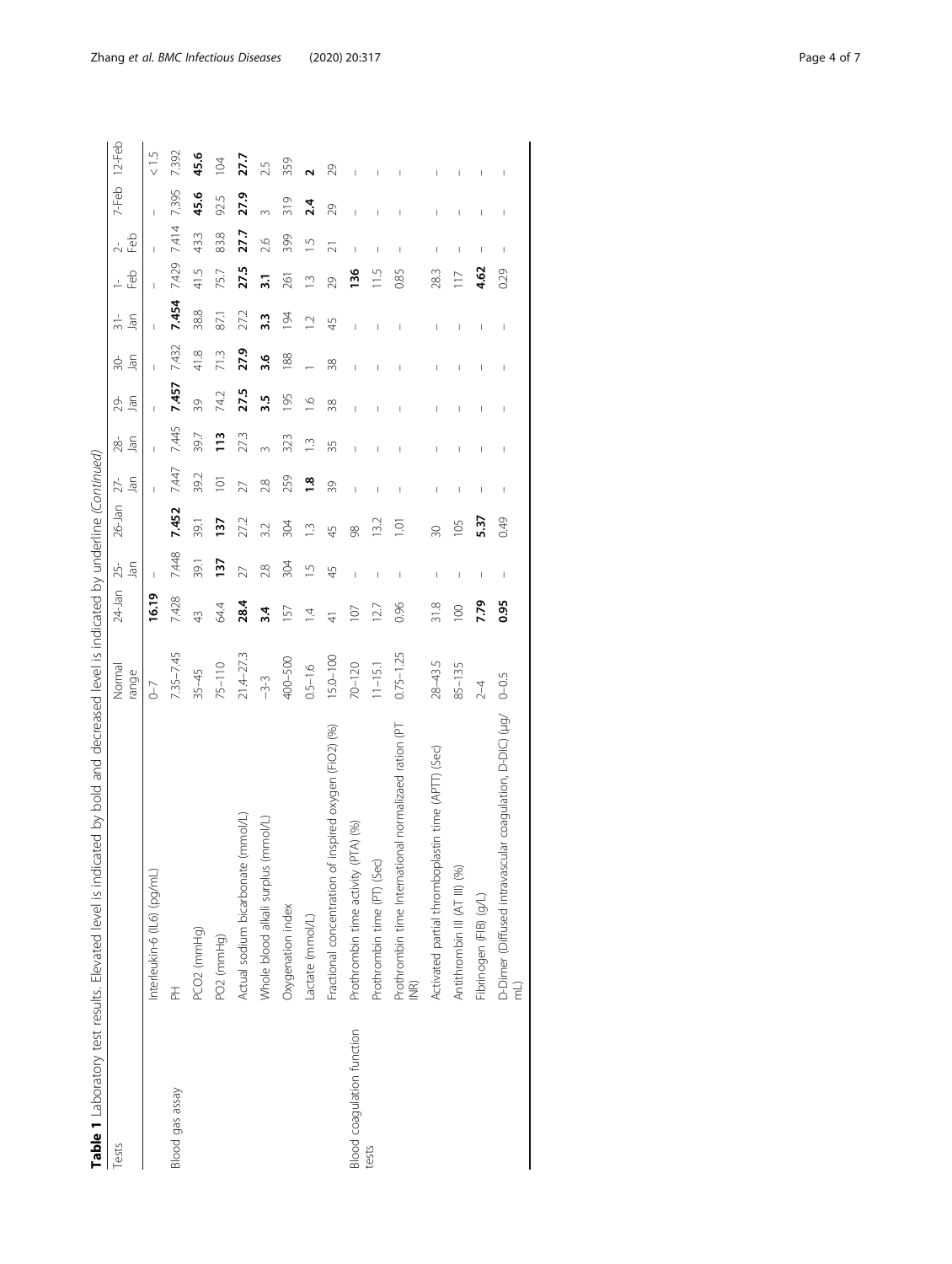<span id="page-4-0"></span>coagulation, DIC) level (Table [1](#page-2-0)) which may induce thrombus. 0.4 ml of nadroparin calcium (ASPEN Notre Dame de Bondeville, France) subcutaneous injection was given to the patient once per day for anti-coagulation until 31 January. D-DIC level decreased to normal range at 26 January. The patient also received 40 mg of esomeprazole sodium (AstraZeneca Pharmaceutical Co.,Ltd.) intravenous injection once per day for gastro-esophageal reflux suppression until 30 January and 30 mg of methylprednisolone (Pfizer Manufacturing Belgium NV) intravenous injection once every 12 h until 28 January for anti-inflammation treatment. The increase in white blood cells (Table [1\)](#page-2-0) during this period may be due to the effect of methylprednisolone. However, COVID-19 ribonucleic acid test was negative using nasopharyngeal swabs done by Shenzhen Center for Disease Control (Shenzhen CDC). Treatment scheme and viral detection time points are illustrated in Fig. [2.](#page-5-0)

From 25 January onward, the patient's syndromes had gradually resolved with only occasional dry cough. Computed tomography (CT) scan of the lungs was performed on 25th, 29th January and 12th February (Fig. 1). Evidence of severe pneumonia, including multiple lesions and swollen lymph nodes, could be seen from both of the lungs on 25th January. (Fig. 1a) The patient was then given 500 mg lopinavir and ritonavir tablets (Abbott S.P.A., Italy) every 12 h until 6 Feb as a combination treatment for antiviral effect. SARS-COV-2 ribonucleic acid test was negative using nasopharyngeal swabs done by our hospital on 26 January. To confirm the presence of SARS-COV-2, the patient's BALF sample was sent to Shenzhen CDC for viral nucleic acid detection. SARS-COV-2 ribonucleic acid was tested positive for BALF sample on 27 January. Oxygen supplement by noninvasive BIPAP was replaced by high-flow humidification oxygen therapy instrument for higher oxygen flow of 45 L/min and oxygen concentration of 40% on 28 January. Biochemical test results indicated an increased level of alanine aminotransferase (ALT) since 29 January. The patient was diagnosed to have toxipathic hepatitis which was possibly induced by SARS-COV-2. The patient then received 50 mg compound glycyrrhizin tablets (Akiyama Jozai Co., Ltd., Japan) three times per day from 29 January to 13 February and 50 mg bicyclol tablets (Beijing Union Pharmaceutical Factory, China) three times per day from 31 January to 13 February for liver protection. (Figure [2\)](#page-5-0) ALT level resumed to the normal range on 13 February. To prevent pulmonary fibrosis, the patient was given 7-day course of 0.2 g acetylcysteine granules (Bio Pharmacceutical, China) three times per day from 7 February. Obvious improvements could be seen from the subsequent CT scanning results of the lungs on 29th January (Fig. 1b) and 12 February (Fig. 1c). Oxygen supplement by high-flow humidification oxygen therapy instrument was discontinued on 31 January and the patient was given nasal catheter for oxygen inhalation

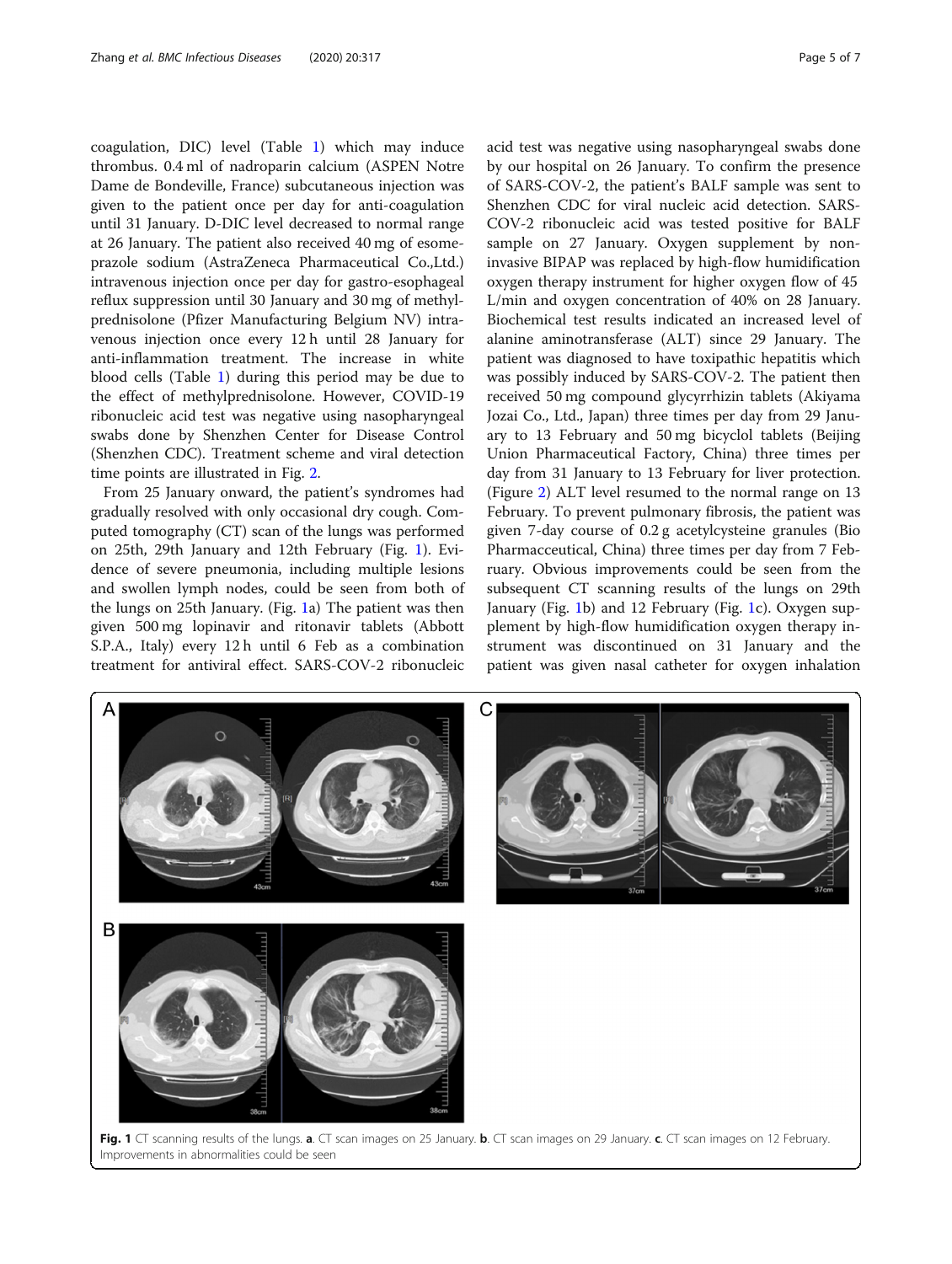<span id="page-5-0"></span>

with a flow rate of 4 L/min. His clinical conditions was stable with fractional concentration of inspired oxygen  $(FiO<sub>2</sub>)$  value fluctuating within the normal range. (Table [1\)](#page-2-0) On 2 February, the patient stated that there was obvious improvement of his symptoms. CT scanning of the lungs (Fig. [1](#page-4-0)c) on 12 February confirmed the improvement and the patient was discharged on the following day.

#### Discussion and conclusions

This case report described the symptoms of a SARS-COV-2 infected patient and treatment measures taken to the patient. The patient was in close contact with a person from Wuhan and was infected through humanto-human transmission. According to the seventh edition of Novel Coronavirus Pneumonia (NCP) treatment plan issued by National Health Commission of the People's Republic of China, this patient in the case report is considered as a severely ill case of the COVID-19 pneumonia. The patient's course of disease reached 11 days which is the period of acme at the time of hospital admission and showed respiratory failure symptoms. The unconventional aspect of this case is that the detection of the patient's upper respiratory tract specimen was SARS-COV-2 negative repeatedly while that of BALF sample was positive for SARS-COV-2 virus. This suggests that the lung is possibly the main target of the SARS-COV-2 virus. We speculate that the virus migrates from upper respiratory tract to lower respiratory tract as the infection progresses, which may explain the negative test results of nasopharyngeal swabs. As reported by Dr. Yang Yang and his group, the nucleic acid of SARS-COV-2 could be detected from BALF samples of critically ill patients with COVID-19 pneumonia while not

from the upper respiratory tract specimens of some patients [\[10](#page-6-0)]. In contrast, the detection of SARS-COV-2 RNA was positive from the upper respiratory tract specimens at mild stage of illness [[11\]](#page-6-0). This indicates that the distribution of this virus in the respiratory system is closely related to the severity of the disease, and also indicates that early diagnosis is a key point to avoid false negative results when testing by direct methods. Thus, detection of SARS-COV-2 RNA in BALF samples is of great importance in confirming of the infection in the similar cases to the one described in this report. Although it is largely supportive, our treatment scheme was proven to be effective in helping the patient combating the virus. Our report highlights the importance to carry out bronchoscopy and detection of SARS-COV-2 RNA from BALF samples as complementary interventions in addition to monitoring epidemiological changes, clinical symptoms and chest CT findings of the unconventional COVID-19 pneumonia cases like the one described in this report, which will be informative and clinically significant in guiding the prognosis of the disease.

#### Abbreviations

COVID-19: Coronavirus disease 2019; SARS-COV-2: Severe acute respiratory syndrome coronavirus 2; BALF: Bronchoalveolar-lavage fluid; CT: Computed tomography; BIPAP: Bilevel positive airway pressure; RSV: Respiratory syncytial virus; RNA: Ribonucleic acid; IPAP: Pressure for inhalation; EPAP: Pressure for exhalation; ESR: Erythrocyte sedimentation rate; DIC: Diffuse intravascular coagulation; CDC: Center for Disease Control; ALT: Alanine aminotransferase;  $FiO<sub>2</sub>$ : Fractional concentration of inspired oxygen

#### Acknowledgments

Not applicable.

#### Authors' contributions

PZ, WW, LP, YL1, CC, LC, JL, MC, SF, XJ, FW, JY, LY, YL2 contributed to the clinical patient care and management. PZ and CZ contributed to the